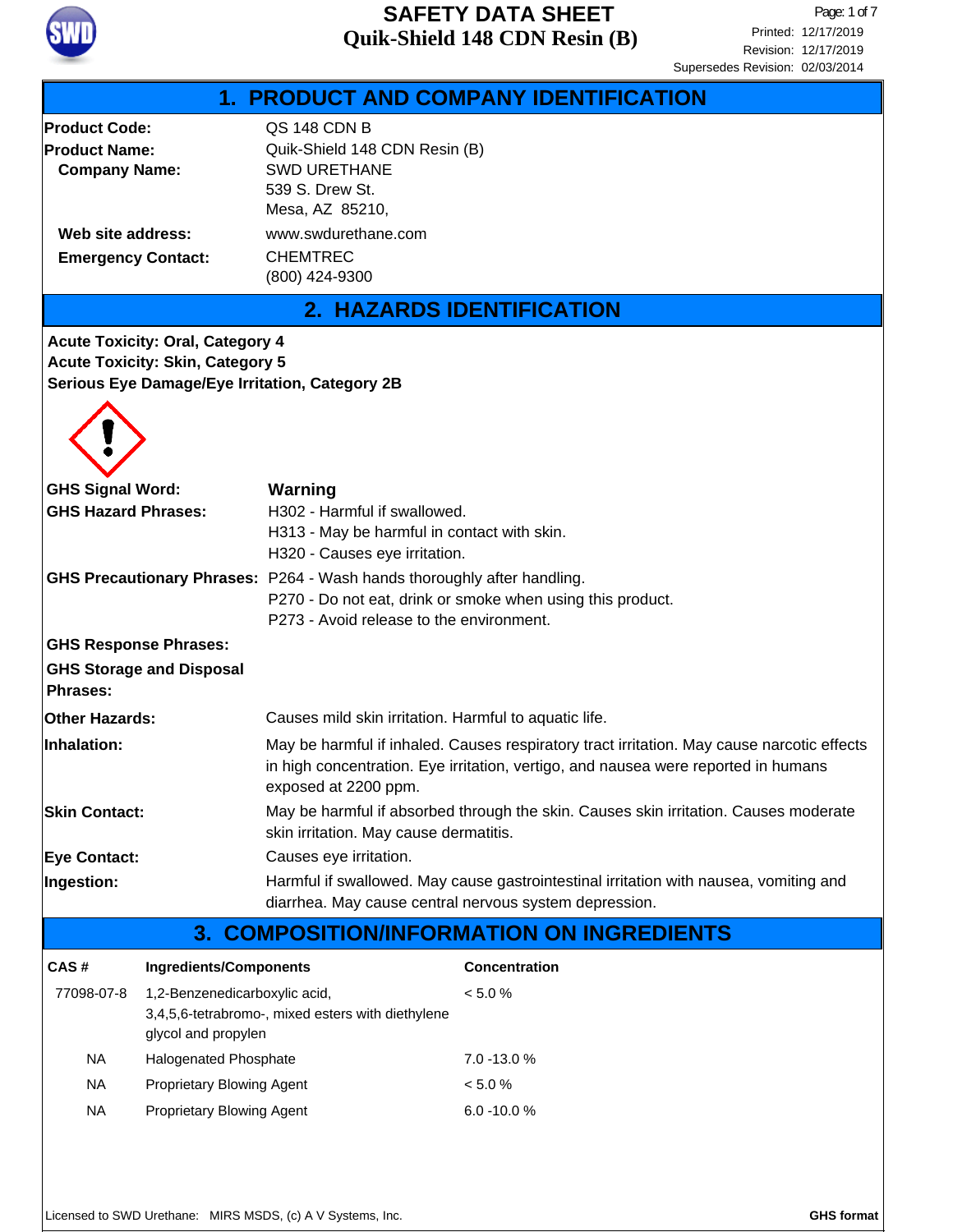

### **In Case of Inhalation: 4. FIRST AID MEASURES Emergency and First Aid Procedures:** Consult a physician. Show this safety data sheet to the doctor in attendance. Move out of dangerous area. Treat symptomatically and supportively. **Note to Physician:** To the best of our knowledge, the chemical, physical, and toxicological properties have not been thoroughly investigated. **Signs and Symptoms Of Exposure:** Rinse thoroughly with plenty of water for at least 15 minutes and consult a physician. In case of contact, immediately flush eyes with plenty of water for at least 15 minutes. Get medical aid. **In Case of Eye Contact:** Wash off with soap and plenty of water. Consult a physician. In case of contact, flush skin with plenty of water. Remove contaminated clothing and shoes. Get medical aid if irritation develops and persists. Wash clothing before reuse. **In Case of Skin Contact:** Never give anything by mouth to an unconscious person. Rinse mouth with water. Consult a physician. Get medical aid. **In Case of Ingestion:** If breathed in, move person into fresh air. If inhaled, remove to fresh air. If not breathing, give artificial respiration. Get medical aid. **5. FIRE FIGHTING MEASURES Flash Pt:** Wear self contained breathing apparatus for fire fighting if necessary. As in any fire, wear a self-contained breathing apparatus in pressure-demand, MSHA/NIOSH (approved or equivalent), and full protective gear. Vapors may form explosive mixtures with air. Use water spray to keep fire-exposed containers cool. Flammable liquid and vapor. Fire or excessive heat may result in violent rupture of the container due to bulk polymerization. Vapors are heavier than air and may travel to a source of ignition and flash back. Vapors can spread along the ground and collect in low or confined areas. **Fire Fighting Instructions: Flammable Properties and Hazards: Autoignition Pt: Explosive Limits:** LEL: UEL: **Suitable Extinguishing Media:**Use water spray, dry chemical, carbon dioxide, or alcohol-resistant foam. **Hazardous Combustion Products: 6. ACCIDENTAL RELEASE MEASURES** Personal precautions. Use personal protective equipment. Avoid breathing vapors, mist or gas. Ensure adequate ventilation. Environmental precautions. Do not let product enter drains. Soak up with inert absorbent material and dispose of as hazardous waste. Keep in suitable, closed containers for disposal. Use proper personal protective equipment as indicated in Section 8. Spills/Leaks: Absorb spill with inert material (e.g. vermiculite, sand or earth), then place in suitable container. Remove all sources of ignition. Use a spark-proof tool. **Steps To Be Taken In Case Material Is Released Or Spilled:**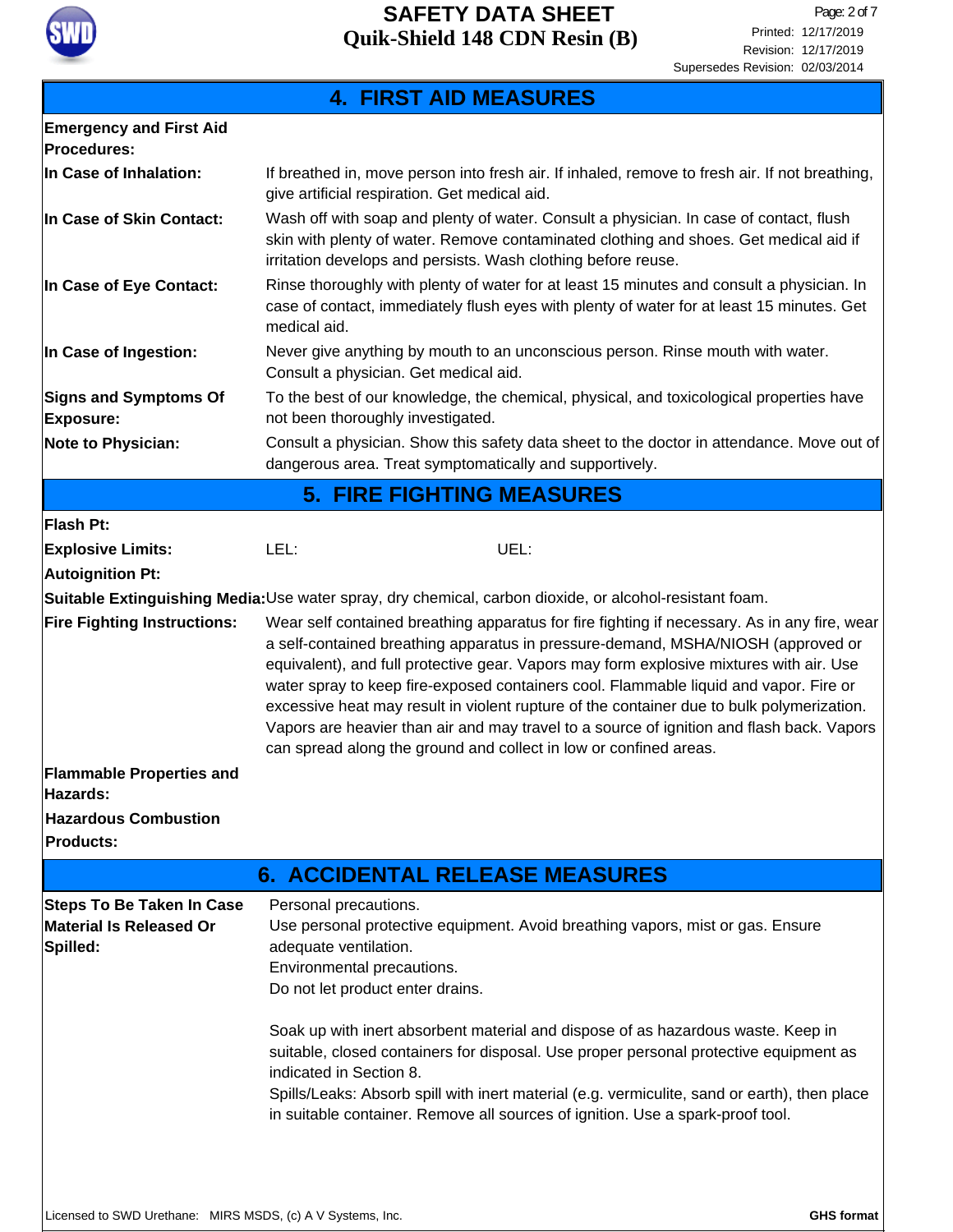

|                                                                |                                                                                                                                                                                              |                                                                                                                                                                                                                                                                         | 7. HANDLING AND STORAGE                                                             |                                                                                                                                                                                                                                                                                                                                                                                                                                                                                                                                                                                                                                                                                                                                                                                                                              |                     |  |
|----------------------------------------------------------------|----------------------------------------------------------------------------------------------------------------------------------------------------------------------------------------------|-------------------------------------------------------------------------------------------------------------------------------------------------------------------------------------------------------------------------------------------------------------------------|-------------------------------------------------------------------------------------|------------------------------------------------------------------------------------------------------------------------------------------------------------------------------------------------------------------------------------------------------------------------------------------------------------------------------------------------------------------------------------------------------------------------------------------------------------------------------------------------------------------------------------------------------------------------------------------------------------------------------------------------------------------------------------------------------------------------------------------------------------------------------------------------------------------------------|---------------------|--|
| Handling:<br>Storing:                                          | <b>Precautions To Be Taken in</b><br><b>Precautions To Be Taken in</b>                                                                                                                       | light and air.                                                                                                                                                                                                                                                          | Avoid inhalation of vapor or mist.<br>polymerize in vents or other confined spaces. | Normal measures for preventive fire protection. Wash thoroughly after handling. Remove<br>contaminated clothing and wash before reuse. Ground and bond containers when<br>transferring material. Use spark-proof tools and explosion proof equipment. Avoid<br>contact with eyes, skin, and clothing. Empty containers retain product residue, (liquid<br>and/or vapor), and can be dangerous. Avoid ingestion and inhalation. Do not pressurize,<br>cut, weld, braze, solder, drill, grind, or expose empty containers to heat, sparks or open<br>flames. Use only with adequate ventilation. Pure vapor will be uninhibited and may<br>Keep container tightly closed in a dry and well-ventilated place. Keep away from sources<br>of ignition. Store in a tightly closed container. Flammables-area. Store protected from |                     |  |
|                                                                |                                                                                                                                                                                              |                                                                                                                                                                                                                                                                         |                                                                                     | 8. EXPOSURE CONTROLS/PERSONAL PROTECTION                                                                                                                                                                                                                                                                                                                                                                                                                                                                                                                                                                                                                                                                                                                                                                                     |                     |  |
| CAS#                                                           | <b>Partial Chemical Name</b>                                                                                                                                                                 |                                                                                                                                                                                                                                                                         | <b>OSHA TWA</b>                                                                     | <b>ACGIH TWA</b>                                                                                                                                                                                                                                                                                                                                                                                                                                                                                                                                                                                                                                                                                                                                                                                                             | <b>Other Limits</b> |  |
| 77098-07-8<br><b>NA</b><br><b>NA</b><br><b>NA</b>              | 1,2-Benzenedicarboxylic acid,<br>3,4,5,6-tetrabromo-, mixed esters with<br>diethylene glycol and propylen<br>Halogenated Phosphate<br>Proprietary Blowing Agent<br>Proprietary Blowing Agent |                                                                                                                                                                                                                                                                         |                                                                                     | TLV: 200 ppm                                                                                                                                                                                                                                                                                                                                                                                                                                                                                                                                                                                                                                                                                                                                                                                                                 |                     |  |
| <b>Respiratory Equipment</b><br>(Specify Type):                |                                                                                                                                                                                              | experienced.                                                                                                                                                                                                                                                            |                                                                                     | Where risk assessment shows air-purifying respirators are appropriate use a full-face<br>respirator with multi- purpose combination (US) or type ABEK (EN 14387) respirator<br>cartridges as a backup to engineering controls. If the respirator is the sole means of<br>protection, use a full-face supplied air respirator. Use respirators and components tested<br>and approved under appropriate government standards such as NIOSH (US) or CEN<br>(EU). Follow the OSHA respirator regulations found in 29 CFR 1910.134 or European<br>Standard EN 149. Use a NIOSH/MSHA or European Standard EN 149 approved<br>respirator if exposure limits are exceeded or if irritation or other symptoms are                                                                                                                     |                     |  |
| <b>Eye Protection:</b>                                         |                                                                                                                                                                                              | Face shield and safety glasses. Wear chemical splash goggles.                                                                                                                                                                                                           |                                                                                     |                                                                                                                                                                                                                                                                                                                                                                                                                                                                                                                                                                                                                                                                                                                                                                                                                              |                     |  |
| <b>Protective Gloves:</b><br><b>Other Protective Clothing:</b> |                                                                                                                                                                                              | Handle with gloves. Wear appropriate protective gloves to prevent skin exposure.<br>Choose body protection according to the amount and concentration of the dangerous<br>substance at the work place. Wear appropriate protective clothing to prevent skin<br>exposure. |                                                                                     |                                                                                                                                                                                                                                                                                                                                                                                                                                                                                                                                                                                                                                                                                                                                                                                                                              |                     |  |
| <b>Engineering Controls</b><br>(Ventilation etc.):             |                                                                                                                                                                                              | Use process enclosure, local exhaust ventilation, or other engineering controls to control<br>airborne levels below recommended exposure limits. Facilities storing or utilizing this<br>material should be equipped with an eyewash facility and a safety shower.      |                                                                                     |                                                                                                                                                                                                                                                                                                                                                                                                                                                                                                                                                                                                                                                                                                                                                                                                                              |                     |  |
| Work/Hygienic/Maintenance<br><b>Practices:</b>                 |                                                                                                                                                                                              |                                                                                                                                                                                                                                                                         | before breaks and at the end of workday.                                            | Handle in accordance with good industrial hygiene and safety practice. Wash hands                                                                                                                                                                                                                                                                                                                                                                                                                                                                                                                                                                                                                                                                                                                                            |                     |  |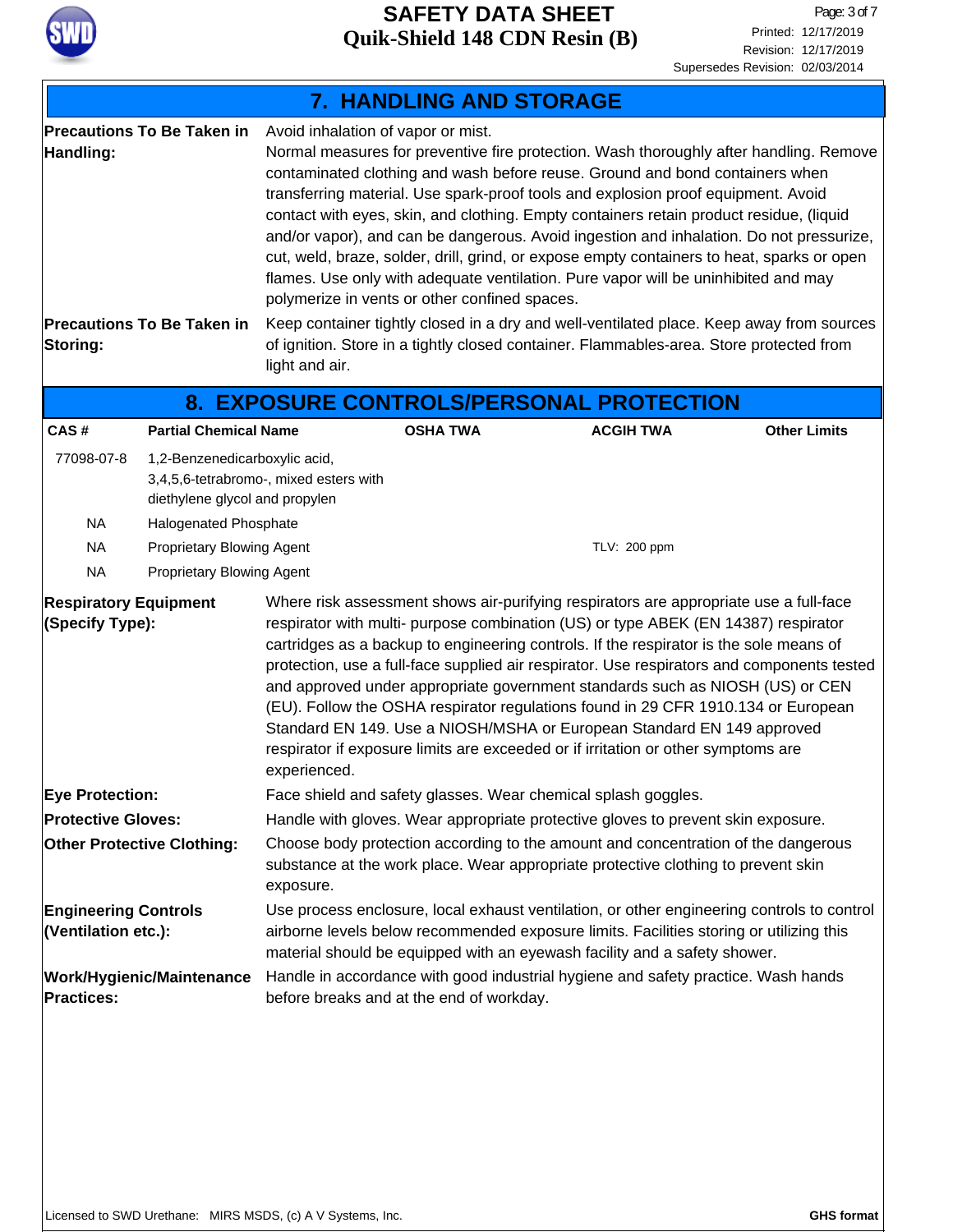

| [X] Liquid<br>$[$ ] Gas<br>[ ] Solid<br><b>Physical States:</b><br>Viscous.<br><b>Appearance and Odor:</b>                                                                                                                                                               |                                                                            |  |  |
|--------------------------------------------------------------------------------------------------------------------------------------------------------------------------------------------------------------------------------------------------------------------------|----------------------------------------------------------------------------|--|--|
| Light. Brown.                                                                                                                                                                                                                                                            |                                                                            |  |  |
| pH:<br><b>Melting Point:</b><br><b>Boiling Point:</b><br>Flash Pt:<br><b>Evaporation Rate:</b><br>Flammability (solid, gas):                                                                                                                                             |                                                                            |  |  |
| <b>Explosive Limits:</b><br>LEL:<br>UEL:<br>Vapor Pressure (vs. Air or<br>mm Hg):<br>Vapor Density (vs. $Air = 1$ ):<br>Specific Gravity (Water = 1):<br><b>Solubility in Water:</b><br><b>Octanol/Water Partition</b><br><b>Coefficient:</b><br><b>Autoignition Pt:</b> |                                                                            |  |  |
| <b>Decomposition Temperature:</b><br><b>Viscosity:</b>                                                                                                                                                                                                                   |                                                                            |  |  |
| <b>10. STABILITY AND REACTIVITY</b>                                                                                                                                                                                                                                      |                                                                            |  |  |
| Unstable [ ]<br>Stable [X]<br>Stability:                                                                                                                                                                                                                                 |                                                                            |  |  |
| <b>Conditions To Avoid -</b><br>No data available.<br>Light, ignition sources, Exposure to air.<br>Instability:                                                                                                                                                          |                                                                            |  |  |
| Incompatibility - Materials To No dangerous reaction known under conditions of normal use. Strong bases, Copper.<br>Avoid:                                                                                                                                               |                                                                            |  |  |
| Hazardous Decomposition or formed under fire conditions. Carbon oxides,<br>Phosphorous oxides, Hydrogen chloride gas,<br><b>Byproducts:</b>                                                                                                                              | Thermal decomposition 244 °C Hydrogen chloride, phosgene, Carbon monoxide. |  |  |
| Will occur [ ]<br>Will not occur [X]<br><b>Possibility of Hazardous</b><br><b>Reactions:</b>                                                                                                                                                                             |                                                                            |  |  |
| <b>Conditions To Avoid -</b><br><b>Hazardous Reactions:</b>                                                                                                                                                                                                              |                                                                            |  |  |
|                                                                                                                                                                                                                                                                          |                                                                            |  |  |
|                                                                                                                                                                                                                                                                          |                                                                            |  |  |
|                                                                                                                                                                                                                                                                          |                                                                            |  |  |
|                                                                                                                                                                                                                                                                          |                                                                            |  |  |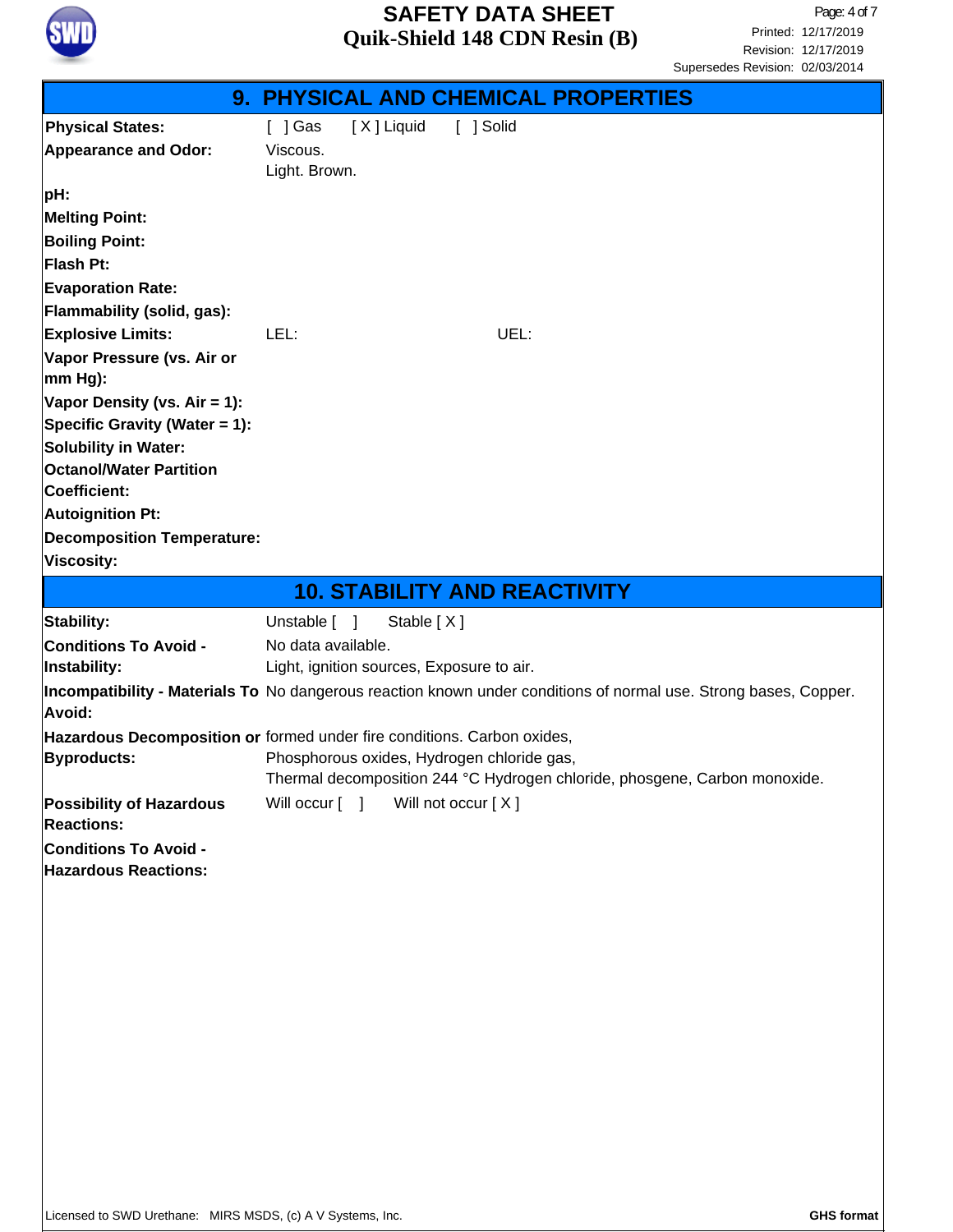

|                                                            |                                                                                                        | <b>11. TOXICOLOGICAL INFORMATION</b>                                                                                                                                                                                                                                                                                                                                                                                                                                                                                                                                                                                                                                                                                       |                             |  |  |  |
|------------------------------------------------------------|--------------------------------------------------------------------------------------------------------|----------------------------------------------------------------------------------------------------------------------------------------------------------------------------------------------------------------------------------------------------------------------------------------------------------------------------------------------------------------------------------------------------------------------------------------------------------------------------------------------------------------------------------------------------------------------------------------------------------------------------------------------------------------------------------------------------------------------------|-----------------------------|--|--|--|
|                                                            | <b>Toxicological Information:</b>                                                                      | Epidemiology: No data available.<br>Teratogenicity: No data available.<br>Reproductive Effects: Mutagenicity: Neurotoxicity: Other Studies:<br>CAS# NA:<br>Skin corrosion/irritation, Skin sensitization, This product does not contain any relevant<br>quantities of materials with critical values that have to be monitored in the workplace.,<br>Rabbit, 0.000, Mild.<br>Results:<br>Sense Organs and Special Senses (Nose, Eye, Ear, and Taste): Eye: Lacrimation.<br>Behavioral: Tremor.                                                                                                                                                                                                                             |                             |  |  |  |
| <b>Irritation or Corrosion:</b>                            |                                                                                                        | Lungs, Thorax, or Respiration: Cyanosis.<br>Skin - rabbit - Mild skin irritation - 24 h.<br>Serious eye damage/eye irritation:<br>Eyes - rabbit - Mild eye irritation.                                                                                                                                                                                                                                                                                                                                                                                                                                                                                                                                                     |                             |  |  |  |
| Carcinogenicity/Other<br>Information:                      |                                                                                                        | Carcinogenicity.<br>IARC: No component of this product present at levels greater than or equal to 0.1% is<br>identified as probable, possible or confirmed human carcinogen by IARC.<br>ACGIH: No component of this product present at levels greater than or equal to 0.1% is<br>identified as a carcinogen or potential carcinogen by ACGIH.<br>NTP: No component of this product present at levels greater than or equal to 0.1% is<br>identified as a known or anticipated carcinogen by NTP.<br>OSHA: No component of this product present at levels greater than or equal to 0.1% is<br>identified as a carcinogen or potential carcinogen by OSHA. CAS# 156-60-5: Not listed<br>by ACGIH, IARC, NTP, or CA Prop 65. |                             |  |  |  |
| CAS#                                                       | <b>Ingredients/Components</b>                                                                          | <b>IARC</b><br><b>NTP</b>                                                                                                                                                                                                                                                                                                                                                                                                                                                                                                                                                                                                                                                                                                  | <b>ACGIH</b><br><b>OSHA</b> |  |  |  |
| 77098-07-8                                                 | 1,2-Benzenedicarboxylic acid, 3,4,5,6-tetrabromo-, mixed<br>esters with diethylene glycol and propylen |                                                                                                                                                                                                                                                                                                                                                                                                                                                                                                                                                                                                                                                                                                                            |                             |  |  |  |
| <b>NA</b>                                                  | Halogenated Phosphate                                                                                  |                                                                                                                                                                                                                                                                                                                                                                                                                                                                                                                                                                                                                                                                                                                            |                             |  |  |  |
| <b>NA</b>                                                  | Proprietary Blowing Agent                                                                              |                                                                                                                                                                                                                                                                                                                                                                                                                                                                                                                                                                                                                                                                                                                            |                             |  |  |  |
| <b>NA</b>                                                  | Proprietary Blowing Agent                                                                              |                                                                                                                                                                                                                                                                                                                                                                                                                                                                                                                                                                                                                                                                                                                            |                             |  |  |  |
|                                                            |                                                                                                        | <b>12. ECOLOGICAL INFORMATION</b>                                                                                                                                                                                                                                                                                                                                                                                                                                                                                                                                                                                                                                                                                          |                             |  |  |  |
| <b>Persistence and</b><br>Degradability:                   |                                                                                                        | No data available.                                                                                                                                                                                                                                                                                                                                                                                                                                                                                                                                                                                                                                                                                                         |                             |  |  |  |
|                                                            | Bioaccumulative Potential:                                                                             | No data available.                                                                                                                                                                                                                                                                                                                                                                                                                                                                                                                                                                                                                                                                                                         |                             |  |  |  |
| <b>Mobility in Soil:</b>                                   |                                                                                                        | No data available.                                                                                                                                                                                                                                                                                                                                                                                                                                                                                                                                                                                                                                                                                                         |                             |  |  |  |
|                                                            |                                                                                                        | <b>13. DISPOSAL CONSIDERATIONS</b>                                                                                                                                                                                                                                                                                                                                                                                                                                                                                                                                                                                                                                                                                         |                             |  |  |  |
| <b>Waste Disposal Method:</b>                              |                                                                                                        | Product.<br>Observe all federal, state, and local environmental regulations. Contact a licensed<br>professional waste disposal service to dispose of this material.                                                                                                                                                                                                                                                                                                                                                                                                                                                                                                                                                        |                             |  |  |  |
|                                                            |                                                                                                        | Contaminated packaging.<br>Dispose of as unused product. Chemical waste generators must determine whether a<br>discarded chemical is classified as a hazardous waste. US EPA guidelines for the<br>classification determination are listed in 40 CFR Parts 261, RCRA P-Series: None listed.<br><b>RCRA U-Series:</b><br>CAS# 156-60-5: waste number U079.                                                                                                                                                                                                                                                                                                                                                                  |                             |  |  |  |
| Licensed to SWD Urethane: MIRS MSDS, (c) A V Systems, Inc. |                                                                                                        |                                                                                                                                                                                                                                                                                                                                                                                                                                                                                                                                                                                                                                                                                                                            | <b>GHS format</b>           |  |  |  |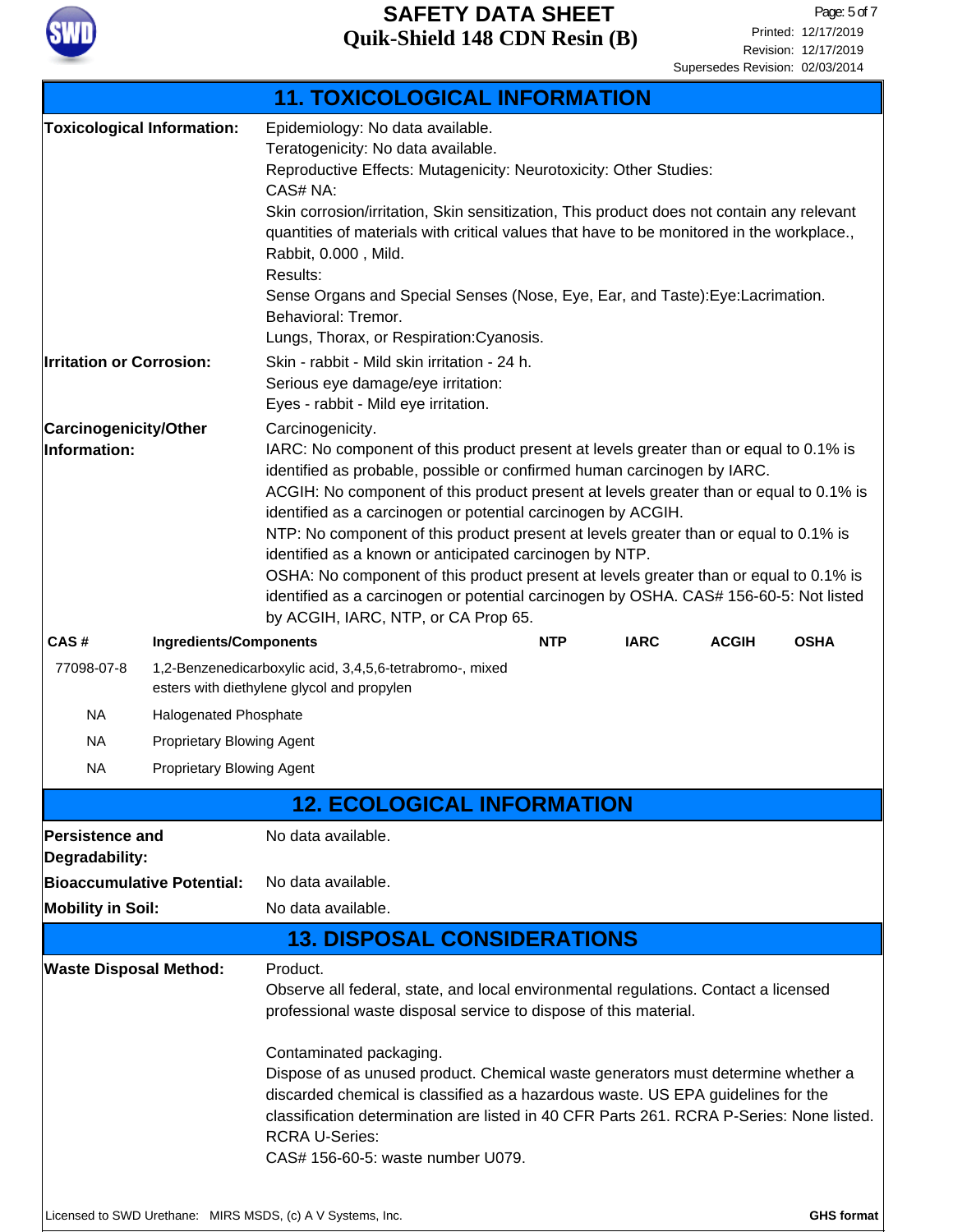

Revision: 12/17/2019 Printed: 12/17/2019 Page: 6 of 7 Supersedes Revision: 02/03/2014

| <b>14. TRANSPORT INFORMATION</b>                                                                                                                                                                                                                                                                                                                                                                                       |                                                                                                                                            |                                                                       |                                                                                                                                                                                                                                      |                 |                    |
|------------------------------------------------------------------------------------------------------------------------------------------------------------------------------------------------------------------------------------------------------------------------------------------------------------------------------------------------------------------------------------------------------------------------|--------------------------------------------------------------------------------------------------------------------------------------------|-----------------------------------------------------------------------|--------------------------------------------------------------------------------------------------------------------------------------------------------------------------------------------------------------------------------------|-----------------|--------------------|
| Acute Toxicity: Oral, Category 4 - Warning! Harmful if swallowed<br><b>GHS Classification:</b><br>Acute Toxicity: Skin, Category 5 - Warning! May be harmful in contact with skin<br>Skin Corrosion/Irritation, Category 3 - Warning! Causes mild skin irritation<br>Serious Eye Damage/Eye Irritation, Category 2B - Warning! Causes eye irritation<br>Aquatic Toxicity (Acute), Category 3 - Harmful to aquatic life |                                                                                                                                            |                                                                       |                                                                                                                                                                                                                                      |                 |                    |
|                                                                                                                                                                                                                                                                                                                                                                                                                        | <b>LAND TRANSPORT (US DOT):</b>                                                                                                            |                                                                       |                                                                                                                                                                                                                                      |                 |                    |
| <b>DOT Hazard Class:</b><br><b>UN/NA Number:</b>                                                                                                                                                                                                                                                                                                                                                                       | <b>DOT Proper Shipping Name:</b>                                                                                                           | Not Regulated.                                                        |                                                                                                                                                                                                                                      |                 |                    |
|                                                                                                                                                                                                                                                                                                                                                                                                                        | <b>LAND TRANSPORT (Canadian TDG):</b>                                                                                                      |                                                                       |                                                                                                                                                                                                                                      |                 |                    |
| <b>UN Number:</b><br><b>Hazard Class:</b>                                                                                                                                                                                                                                                                                                                                                                              | <b>TDG Shipping Name:</b>                                                                                                                  | Not Regulated.                                                        | <b>TDG Classification:</b>                                                                                                                                                                                                           |                 |                    |
|                                                                                                                                                                                                                                                                                                                                                                                                                        | <b>MARINE TRANSPORT (IMDG/IMO):</b>                                                                                                        |                                                                       |                                                                                                                                                                                                                                      |                 |                    |
| <b>UN Number:</b><br><b>Hazard Class:</b>                                                                                                                                                                                                                                                                                                                                                                              | <b>IMDG/IMO Shipping Name:</b>                                                                                                             | Not Regulated.                                                        | <b>Packing Group:</b>                                                                                                                                                                                                                |                 |                    |
| <b>UN Number:</b><br><b>Hazard Class:</b>                                                                                                                                                                                                                                                                                                                                                                              | AIR TRANSPORT (ICAO/IATA):<br><b>ICAO/IATA Shipping Name:</b>                                                                              | Not Regulated.                                                        | <b>Packing Group:</b>                                                                                                                                                                                                                |                 |                    |
|                                                                                                                                                                                                                                                                                                                                                                                                                        |                                                                                                                                            | <b>15. REGULATORY INFORMATION</b>                                     |                                                                                                                                                                                                                                      |                 |                    |
|                                                                                                                                                                                                                                                                                                                                                                                                                        |                                                                                                                                            | EPA SARA (Superfund Amendments and Reauthorization Act of 1986) Lists |                                                                                                                                                                                                                                      |                 |                    |
| CAS#<br>77098-07-8                                                                                                                                                                                                                                                                                                                                                                                                     | <b>Ingredients/Components</b><br>1,2-Benzenedicarboxylic acid,<br>3,4,5,6-tetrabromo-, mixed esters with diethylene<br>glycol and propylen |                                                                       | S. 302 (EHS)<br><b>No</b>                                                                                                                                                                                                            | S. 304 RQ<br>No | S. 313 (TRI)<br>No |
| <b>NA</b>                                                                                                                                                                                                                                                                                                                                                                                                              | <b>Halogenated Phosphate</b>                                                                                                               |                                                                       | No                                                                                                                                                                                                                                   | No              | No                 |
| ΝA                                                                                                                                                                                                                                                                                                                                                                                                                     | <b>Proprietary Blowing Agent</b>                                                                                                           |                                                                       | No                                                                                                                                                                                                                                   | No              | No                 |
| NA                                                                                                                                                                                                                                                                                                                                                                                                                     | Proprietary Blowing Agent                                                                                                                  |                                                                       | No.                                                                                                                                                                                                                                  | No              | No                 |
| CAS#                                                                                                                                                                                                                                                                                                                                                                                                                   | <b>Ingredients/Components</b>                                                                                                              |                                                                       | <b>Other US EPA or State Lists</b>                                                                                                                                                                                                   |                 |                    |
| 77098-07-8                                                                                                                                                                                                                                                                                                                                                                                                             | 1,2-Benzenedicarboxylic acid,<br>3,4,5,6-tetrabromo-, mixed esters with diethylene<br>glycol and propylen                                  |                                                                       | CAA HAP, ODC: No; CWA NPDES: No; TSCA: Yes -<br>Inventory; CA PROP.65: No; CA TAC, Title 8: No; MA<br>Oil/HazMat: No; MI CMR, Part 5: No; NC TAP: No; NJ EHS:<br>No; NY Part 597: No; PA HSL: No; SC TAP: No; WI Air: No             |                 |                    |
| <b>NA</b>                                                                                                                                                                                                                                                                                                                                                                                                              | Halogenated Phosphate                                                                                                                      |                                                                       | CAA HAP, ODC: No; CWA NPDES: No; TSCA: Yes -<br>Inventory, 8D TERM; CA PROP.65: No; CA TAC, Title 8: No;<br>MA Oil/HazMat: No; MI CMR, Part 5: No; NC TAP: No; NJ<br>EHS: No; NY Part 597: No; PA HSL: No; SC TAP: No; WI<br>Air: No |                 |                    |
| NA                                                                                                                                                                                                                                                                                                                                                                                                                     | <b>Proprietary Blowing Agent</b>                                                                                                           |                                                                       | CAA HAP, ODC: No; CWA NPDES: No; TSCA: No; CA<br>PROP.65: No; CA TAC, Title 8: No; MA Oil/HazMat: No; MI<br>CMR, Part 5: No; NC TAP: No; NJ EHS: No; NY Part 597: No;<br>PA HSL: No; SC TAP: No; WI Air: No                          |                 |                    |
| <b>NA</b>                                                                                                                                                                                                                                                                                                                                                                                                              | Proprietary Blowing Agent                                                                                                                  |                                                                       | CAA HAP, ODC: No; CWA NPDES: No; TSCA: No; CA<br>PROP.65: No; CA TAC, Title 8: No; MA Oil/HazMat: No; MI<br>CMR, Part 5: No; NC TAP: No; NJ EHS: No; NY Part 597: No;<br>PA HSL: No; SC TAP: No; WI Air: No                          |                 |                    |
|                                                                                                                                                                                                                                                                                                                                                                                                                        | Licensed to SWD Urethane: MIRS MSDS, (c) A V Systems, Inc.                                                                                 |                                                                       |                                                                                                                                                                                                                                      |                 | <b>GHS format</b>  |